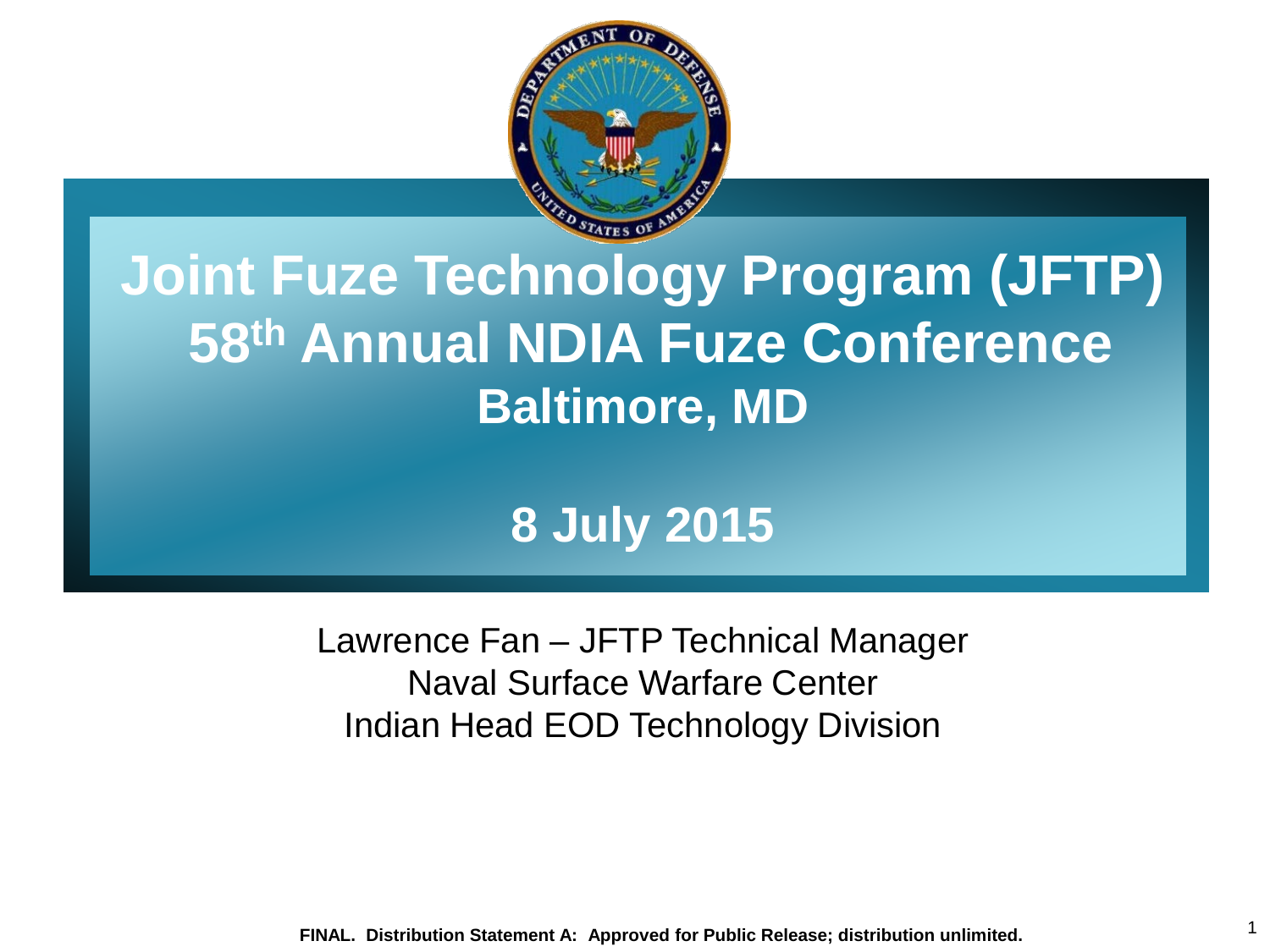

## **Outline**

- **BLUF and Background**
- **JFTP Process**
- **JFTP Project Highlights**
- **DoD Fuze IPT Overview**
- **Key JFTP and Fuze IPT Events**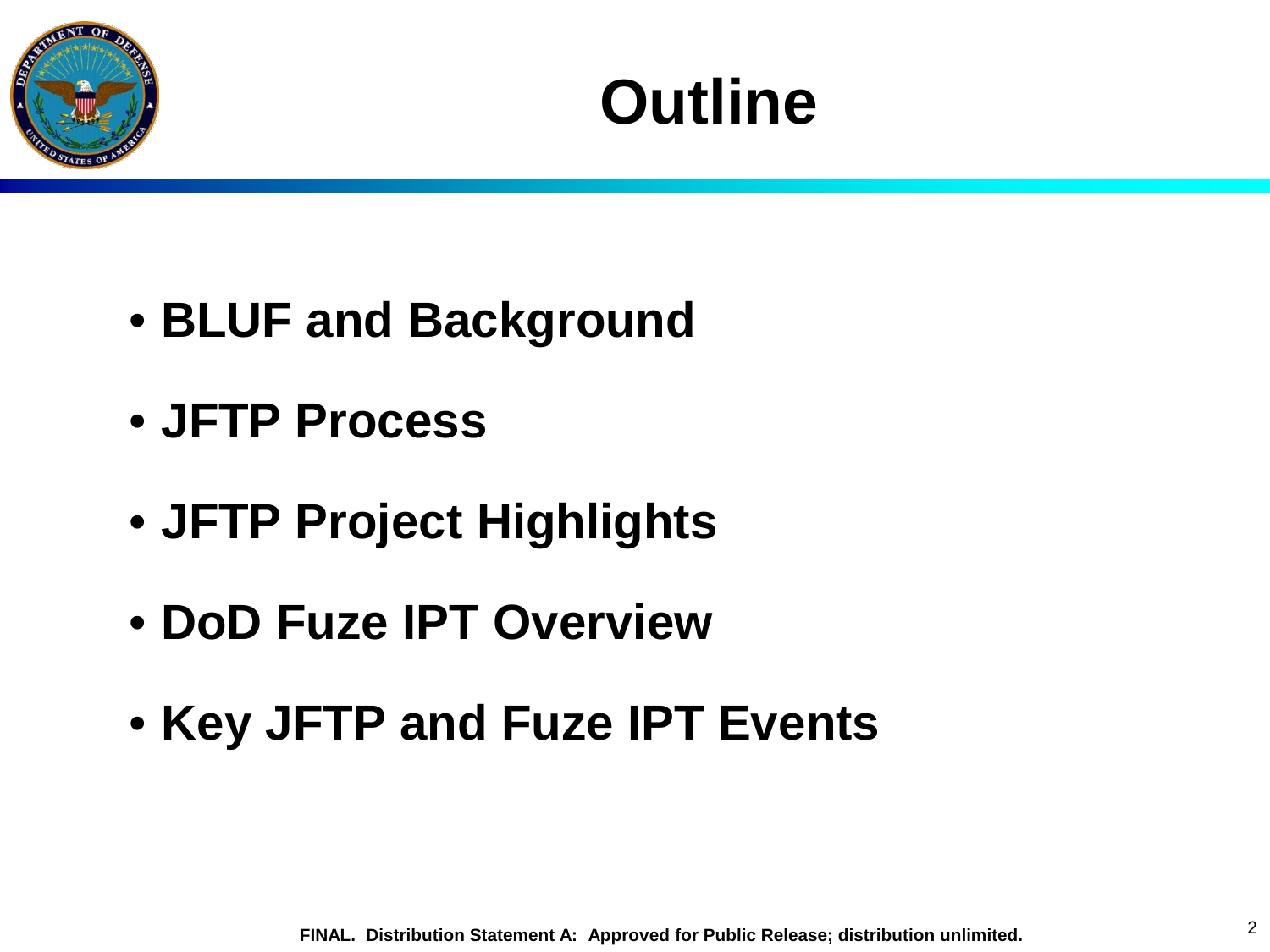

# **Bottom Line Up Front**

- This program addresses, from a Joint Service perspective, advanced Fuze technology development associated with improving the lethality, reliability, and survivability of munitions and weapon systems.
- Addressing High priority Service weapon fuzing needs & gaps:
	- Cluster fuzing reliability, hard target penetration, cannon proximity fuzing
	- Leveraging DoD Fuze IPT Initiatives and coordination with NAC (National Armaments Consortium)
	- Industry engagement Technology exchanges, components for evaluation, application of M&S tools
	- Fuze Technology ties to weapon development and acquisition plans Weapon roadmaps, PM/PEO endorsements
- FY15 JFTP budget: 6.2 \$6.4M, 6.3 \$6.8M

#### **JFTP projects transitioning to Services and Industry**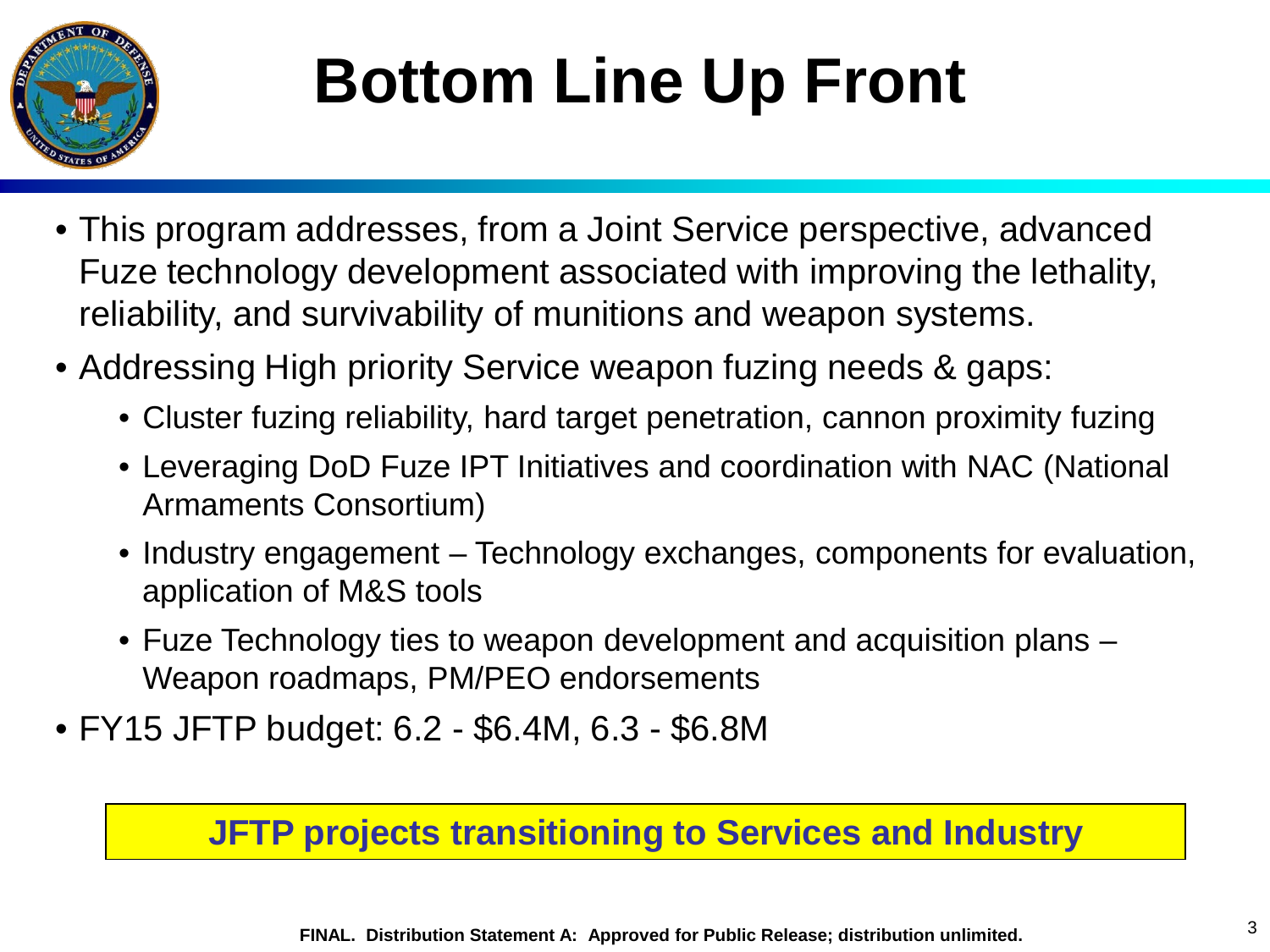

### **Joint Fuze Technology Program Management Structure**

**CONTRACTOR** 

|                                                                                | <b>OUSD(AT&amp;L)/</b><br><b>PSA/LW&amp;M</b><br><b>Technical Advisory</b>                    |                                                      | BE                                                          |  |  |
|--------------------------------------------------------------------------------|-----------------------------------------------------------------------------------------------|------------------------------------------------------|-------------------------------------------------------------|--|--|
|                                                                                | <b>Committee</b>                                                                              |                                                      |                                                             |  |  |
| <b>JOINT FUZE TECH PANEL OVERSIGHT COMMITTEE</b><br><b>JFTP Support Staff:</b> |                                                                                               |                                                      |                                                             |  |  |
|                                                                                | <b>PROGRAM MANAGERS (OSD, Service)</b><br>Charles Kelly, Lawrence Fan, Phil Gorman, Tim Tobik |                                                      |                                                             |  |  |
|                                                                                |                                                                                               |                                                      |                                                             |  |  |
| <b>FUZE AREA TECHNOLOGY GROUPS</b>                                             |                                                                                               |                                                      |                                                             |  |  |
| <b>FATGI - Hard Target /</b><br><b>Survivable Fuzing</b>                       | <b>FATGII - Tailorable</b><br><b>Effects &amp; Initiation</b>                                 | <b>FATGIII - High</b><br><b>Reliability Fuzing</b>   | <b>FATGIV - Enabling</b><br><b>Fuze Technologies</b>        |  |  |
| Chair: John Kandell (Navy)                                                     | Chair<br>Gene Henderson (Army)                                                                | Chair<br>John Hendershot (Navy)                      | Chair<br>Chris Janow (Army)                                 |  |  |
| Co-Chairs<br>Shannon Haataja (Army)<br>Howard White (AF)                       | Co-Chairs<br>Daniel Lanterman (Navy)<br>George Jolly (AF)                                     | Co-Chairs<br>Kelly Oliver (AF)<br>Tom Crowley (Army) | Co-Chairs<br>Ken Williamson (AF)<br>Bruce Hornberger (Navy) |  |  |
| <b>SME Participants</b>                                                        | <b>SME Participants</b>                                                                       | <b>SME Participants</b>                              | <b>SME Participants</b>                                     |  |  |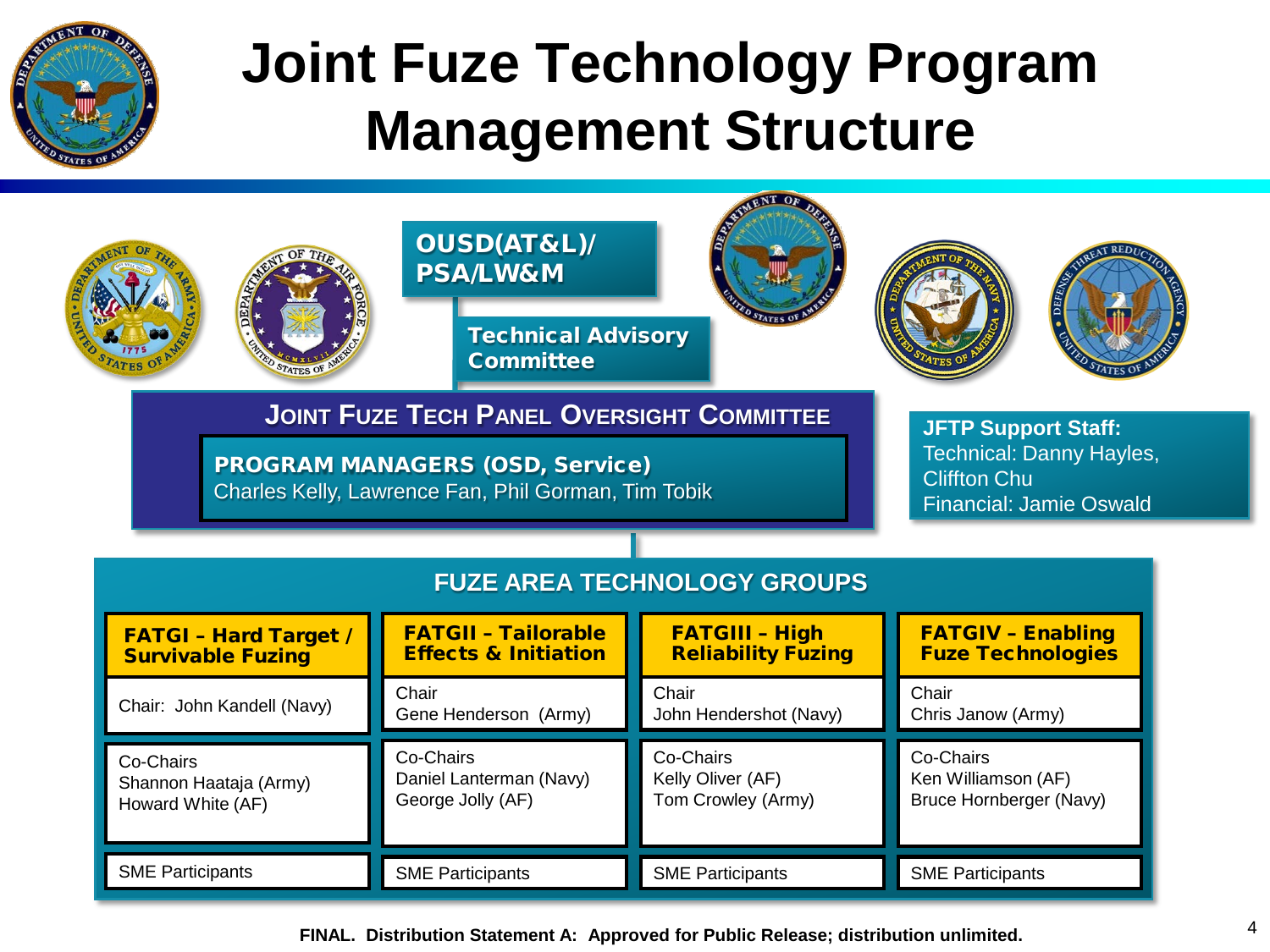

### **JFTP Service Requirements Flow-Down**

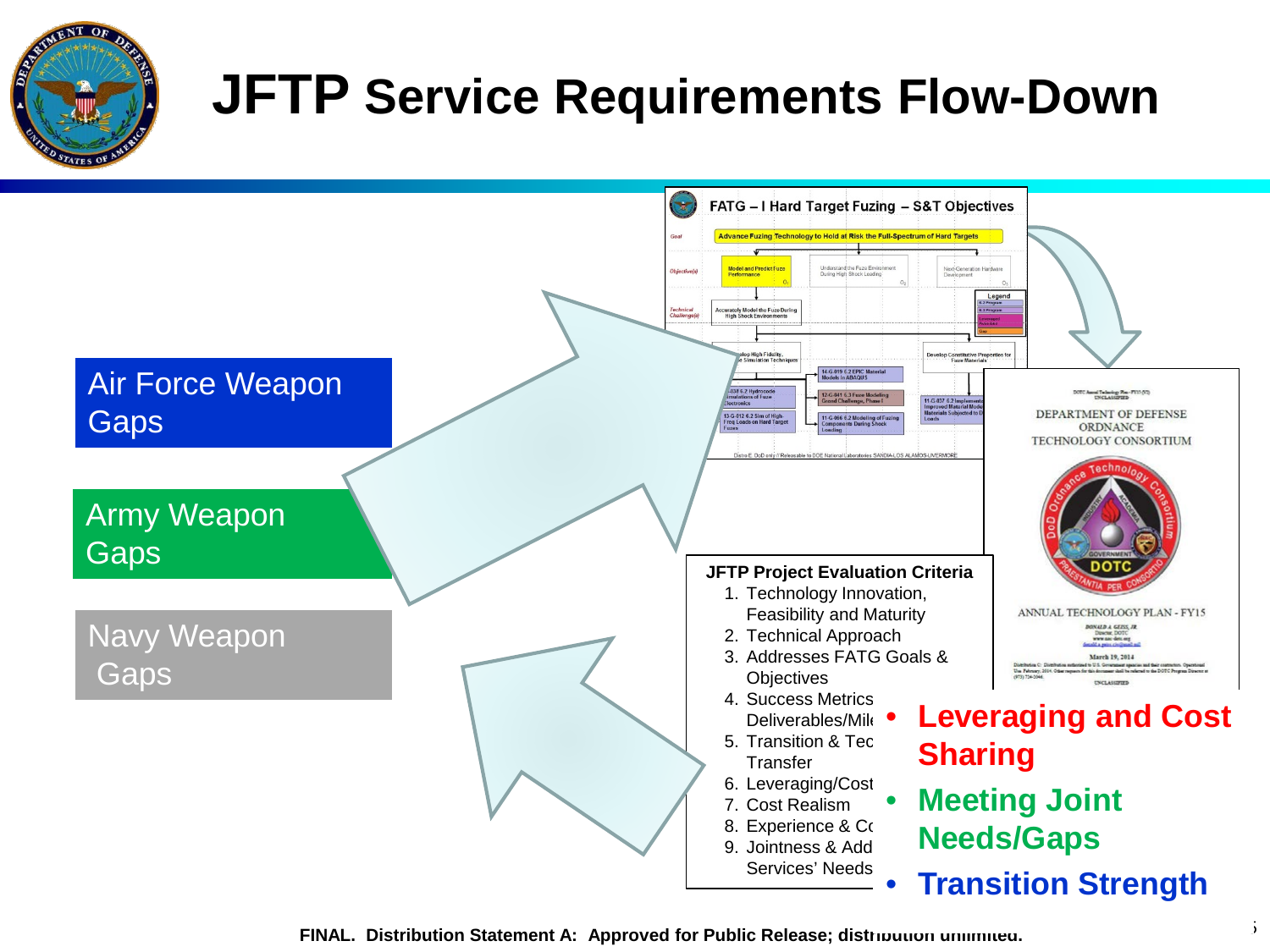

# **JFTP Annual Cycle**



<sup>6</sup> **FINAL. Distribution Statement A: Approved for Public Release; distribution unlimited.**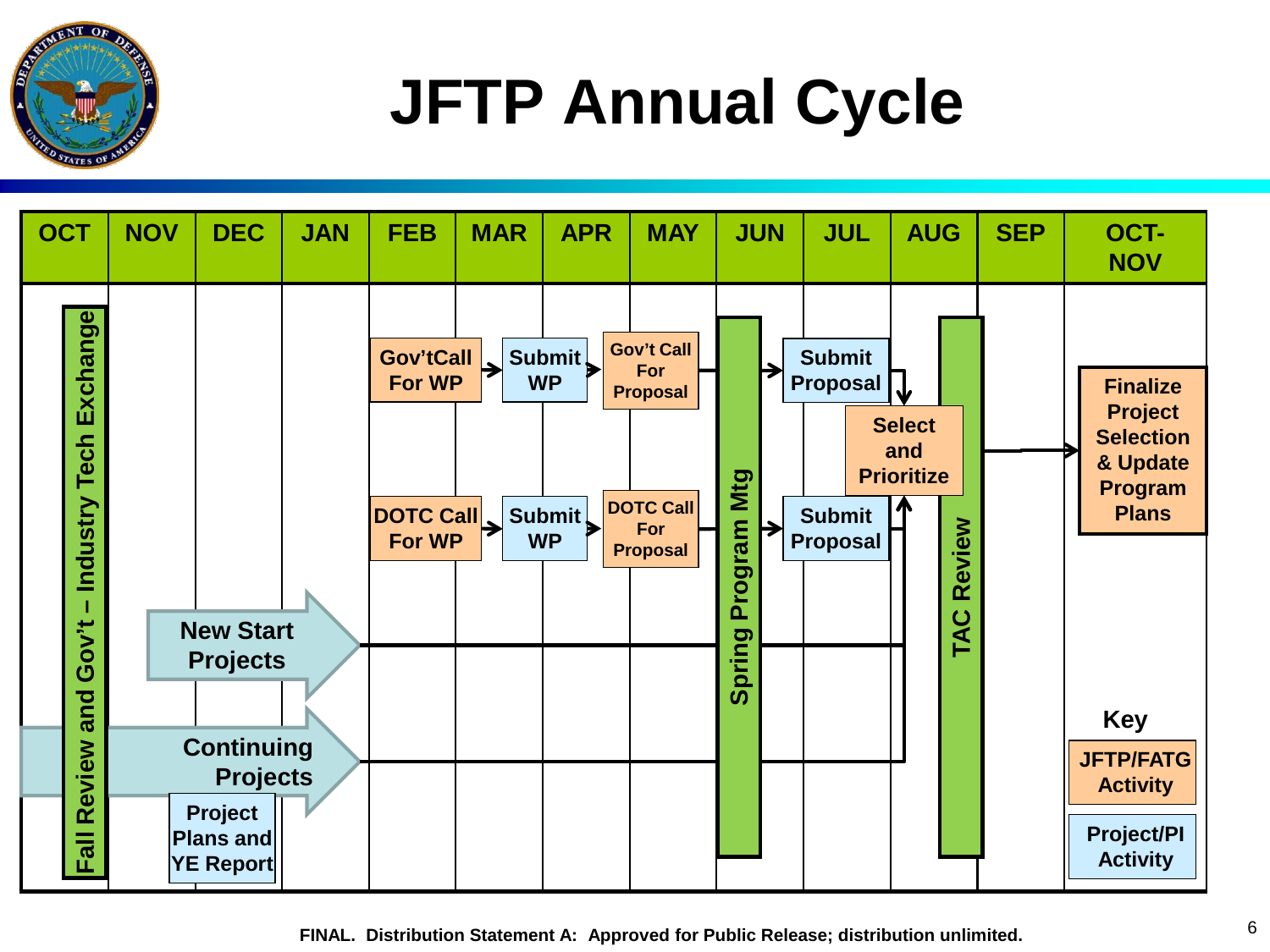

# **Fuze Area Technology Groups**

| <b>FATG I – Hard Target</b>                                                                             | <b>FATG II - Tailorable</b>                                                                                                                         | $FATG III - High$                                                                                     | <b>FATG IV - Enabling</b>                                                                                                                                                                                                          |
|---------------------------------------------------------------------------------------------------------|-----------------------------------------------------------------------------------------------------------------------------------------------------|-------------------------------------------------------------------------------------------------------|------------------------------------------------------------------------------------------------------------------------------------------------------------------------------------------------------------------------------------|
| / Survivable Fuzing                                                                                     | <b>Effects &amp; Initiation</b>                                                                                                                     | <b>Reliability Fuzing</b>                                                                             | <b>Fuze Technologies</b>                                                                                                                                                                                                           |
| 1.1 Improved M&S<br><b>1.2 Fuze Environment</b><br><b>1.3 Next Generation</b><br><b>Fuzing Hardware</b> | 2.1 In-Line TE Fuzing<br>2.2 Out-of-Line TE<br><b>Fuzing</b><br>2.3 "Smart" Fuzing for<br>TЕ<br>2.4 Advanced Fuze<br><b>Initiation Technologies</b> | 3.1 Fuzing<br><b>Architecture</b><br>3.2 Fuzing<br><b>Components</b><br>3.3 UXO reduction<br>features | 4.1 Common / Modular<br><b>Fuze Architecture</b><br><b>4.2 Components</b><br><b>Technologies</b><br><b>4.3 Proximity Sensors</b><br>4.4 Weapons Effects &<br><b>Damage Assessment</b><br><b>4.5 Fuzing Power</b><br><b>Sources</b> |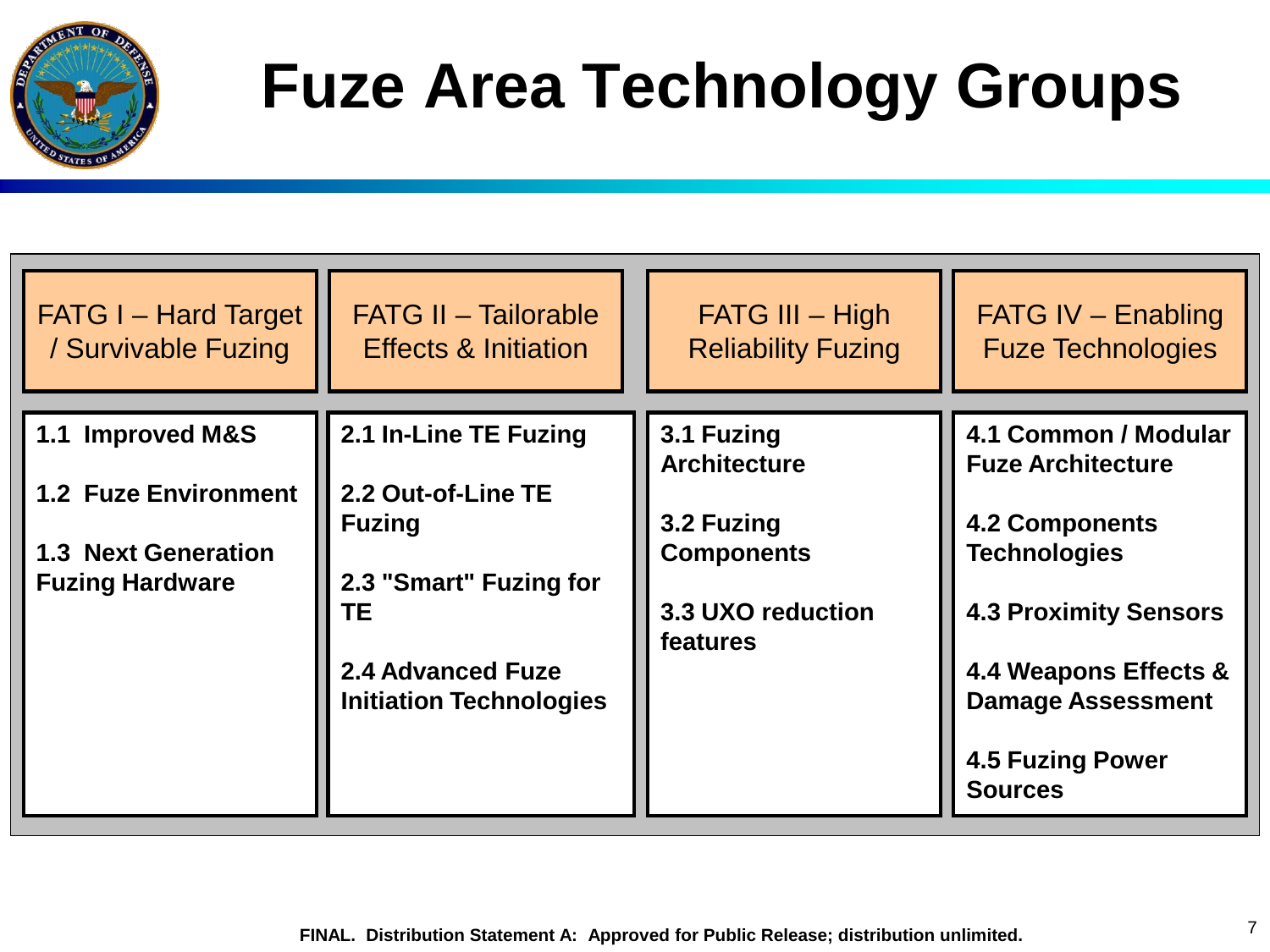

## **Budget History and Projections**



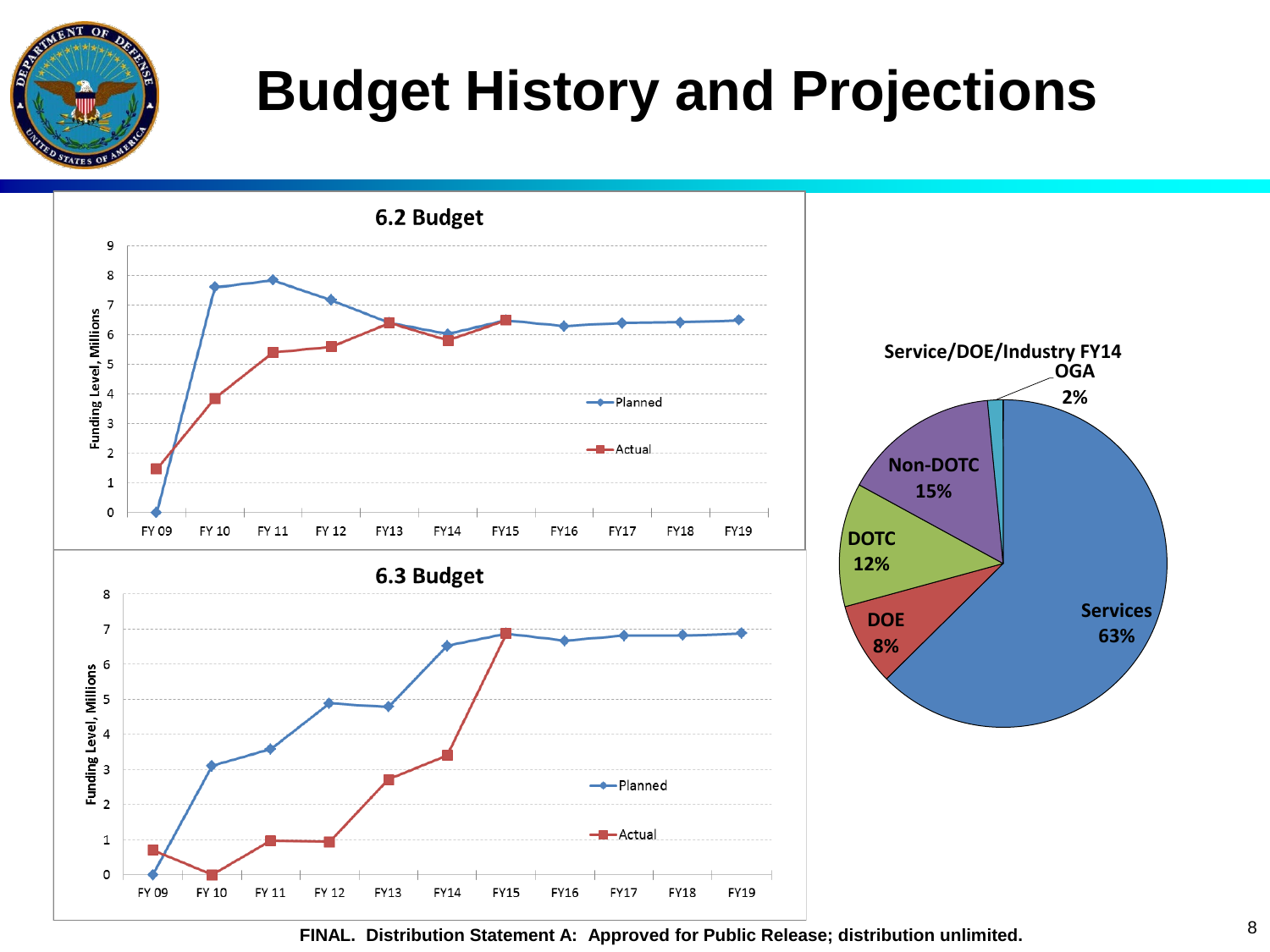

#### **JFTP Project 12-G-041, Fuze Modeling Grand Challenge (Session VA)**

- The JFTP Fuze Modeling Grand Challenge is in response to an Air Force identified need for "a fundamental understanding of our predictive capabilities".
- Provides a baseline comparison of computational modeling tools in predicting fuze response using common test platform

#### **JFTP Project 10-095, Hardened Miniature Fuze Technology (HMFT)**

• The JFTP Hardened Miniature Fuze Technology project, which capitalized on previous AFRL investments, is establishing new benchmarks for fuze survivability in the ordnance package for AFRL's High Velocity Penetrating Weapon…its #1 Flagship Capability Program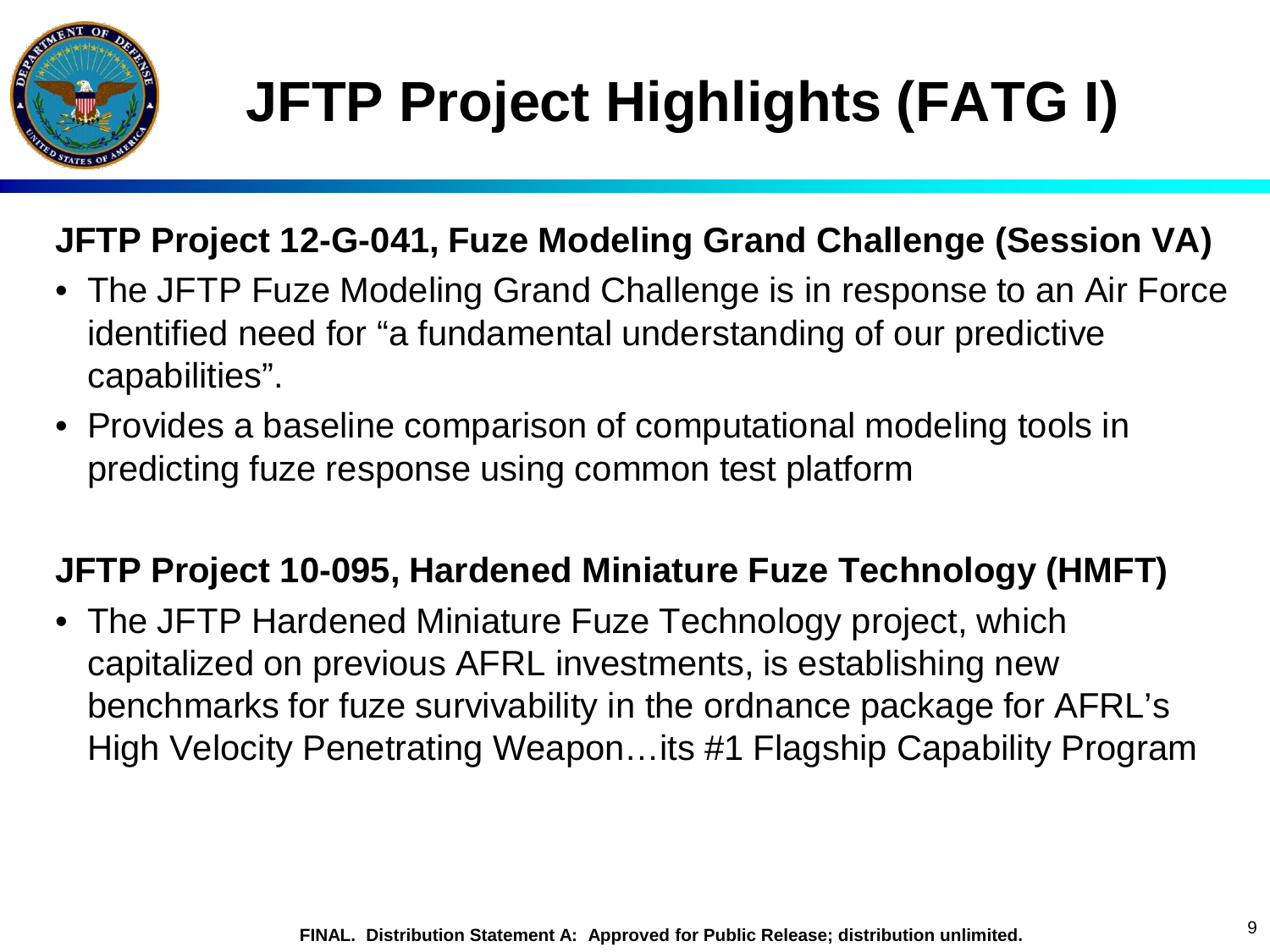

# **JFTP Project Highlights (FATG II)**

#### **JFTP Project 10-120, Tailorable Effects Explosive Trains**

- Systematic scientific based methodology to characterize fuzing/weapon system explosive train design influences.
- Technique leveraged by MOP and the Army's Tailorable Effects Detonating and Deflagrating Warhead

#### **JFTP Project 10-027, Low-Voltage Command Arm System for Distributed Fuzing Systems (Session IIIA)**

• Implementing of serial communication based design architectures that were approved by the Fuze Engineering Standards Working Group (FESWG) in 2014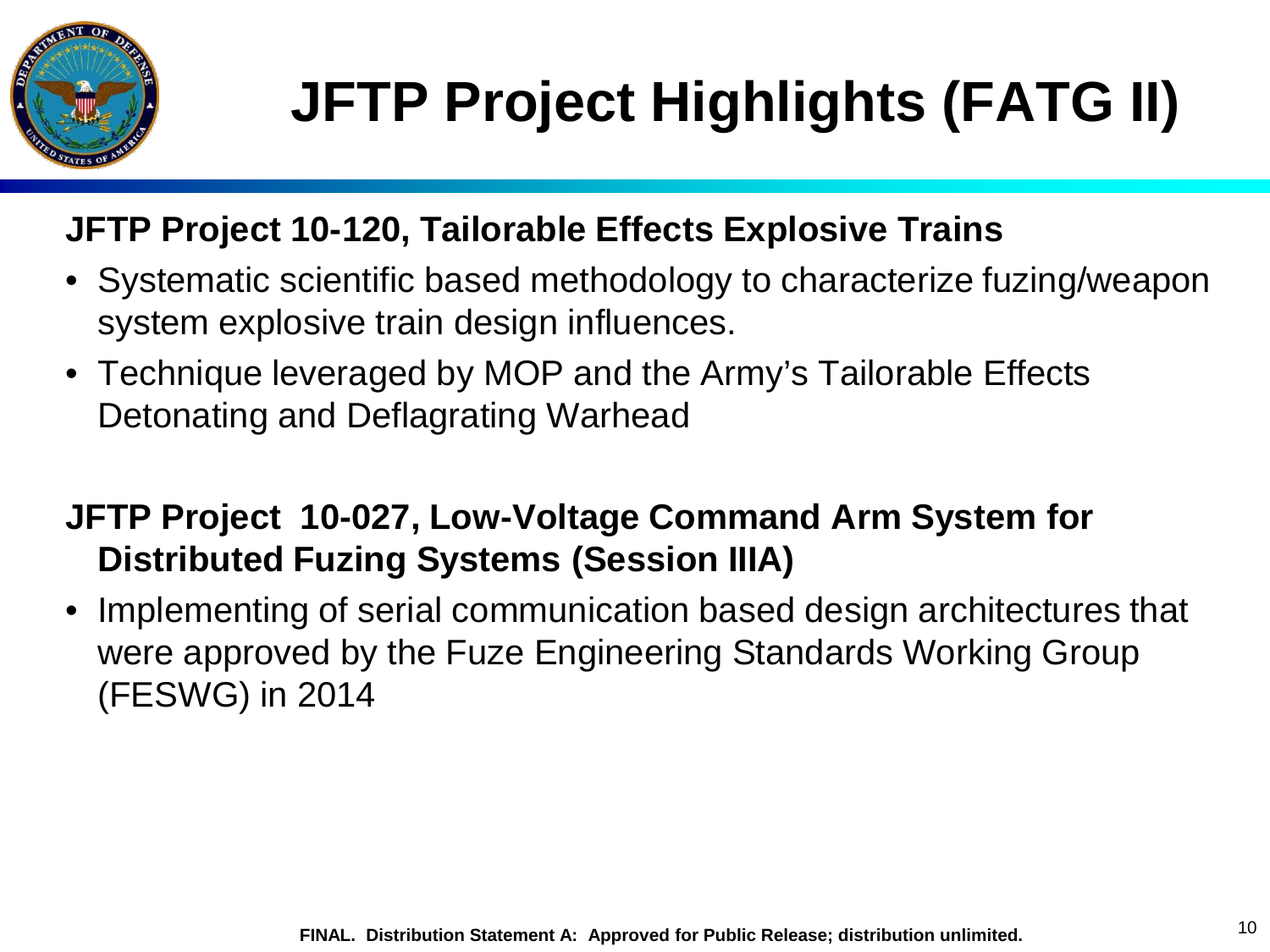

#### **JFTP Project 10-119, A New Methodology for Explosive Transfer Reliability**

- Paradigm shift in characterizing and quantifying explosive transfer reliability utilizing physics based methodologies.
- Instrumental in weapon fuze/detonator failure analyses and design of fuzing explosive train concept for AFRL's future penetrating weapon
- **JFTP Project 14-G-014: 6.3 Non-Disruptive Umbilical Solutions for High Reliability DPICM Replacement (HRDR) (Session VB)**
- Developing the electrical signal distribution in a weapon system with large numbers of submunitions with minimal disruption to the dispense event
- Collaborates with and leverages ONR-USMC S&T efforts to provide high reliability compliant cluster munition fuze.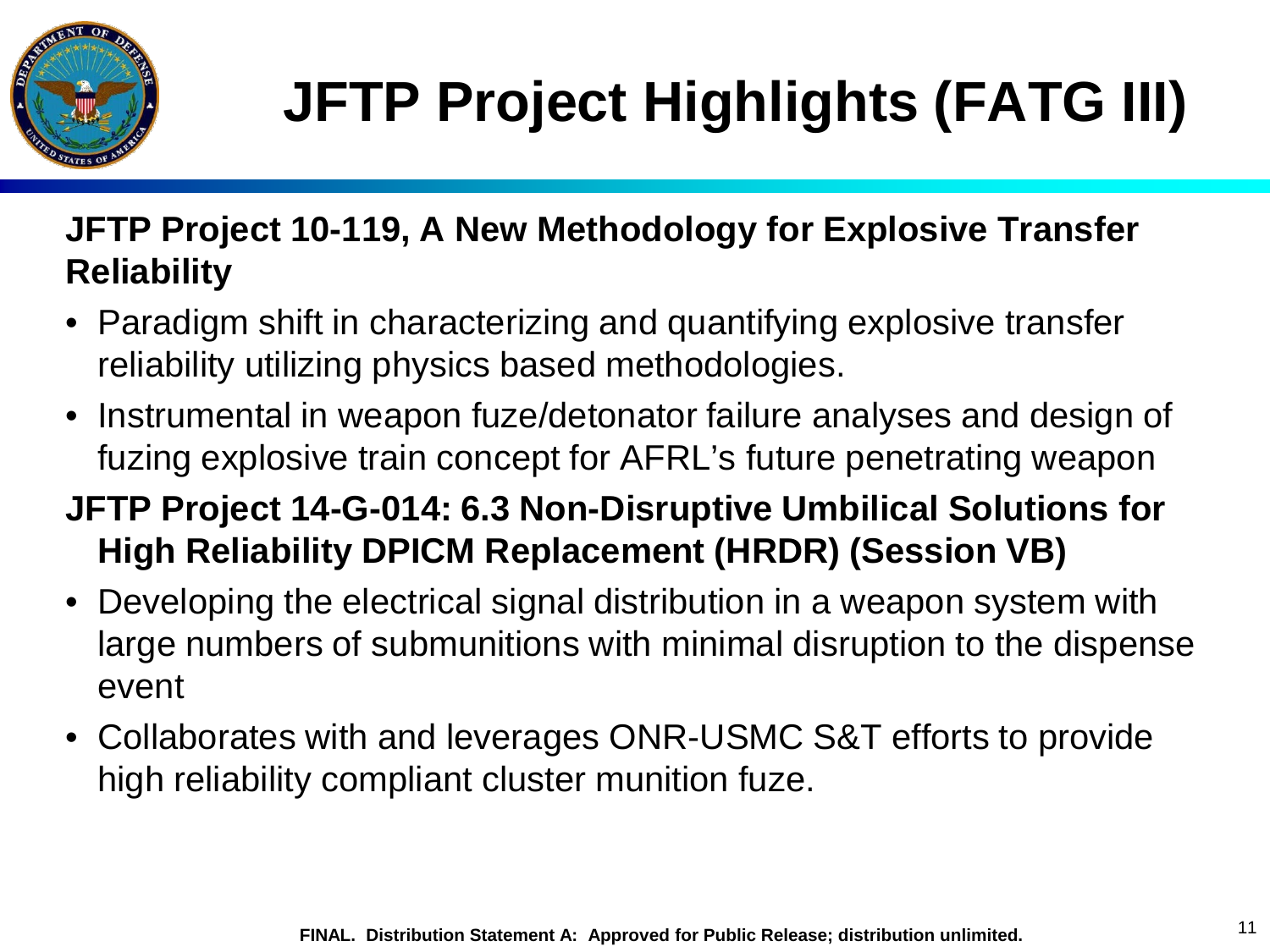

# **JFTP Project Highlights (FATG IV)**

#### **JFTP Project 10-010, MEMS Retard & Impact Sensors (Session VB)**

• Applied MEMS technologies to improve retard and impact sensor precision, reliability, producibility, and cost effectiveness as drop-in replacements for sensors in the FMU-139, FMU-143, and FMU-152 bomb fuzes.

#### **JFTP Project 10-042, Next Generation Proximity Sensors**

- Developing a Joint solution for a Next Generation Proximity Sensor (NGPS) that is small, cost-effective, countermeasure-resistant and has broad DoD munition applicability
- Industry partnering with NAC to participate at major program reviews (PDR/CDR/TRR)

**JFTP Project 14-G-023 6.2 Understanding and Characterizing F-PLD Memory Failure Modes In Fuzes** 

• Provide knowledge and issue guidance to fuze and weapon community about Field Programmable Logic Devices for broad, general, standardized, safe and effective use of F-PLDs in fuzing in weapons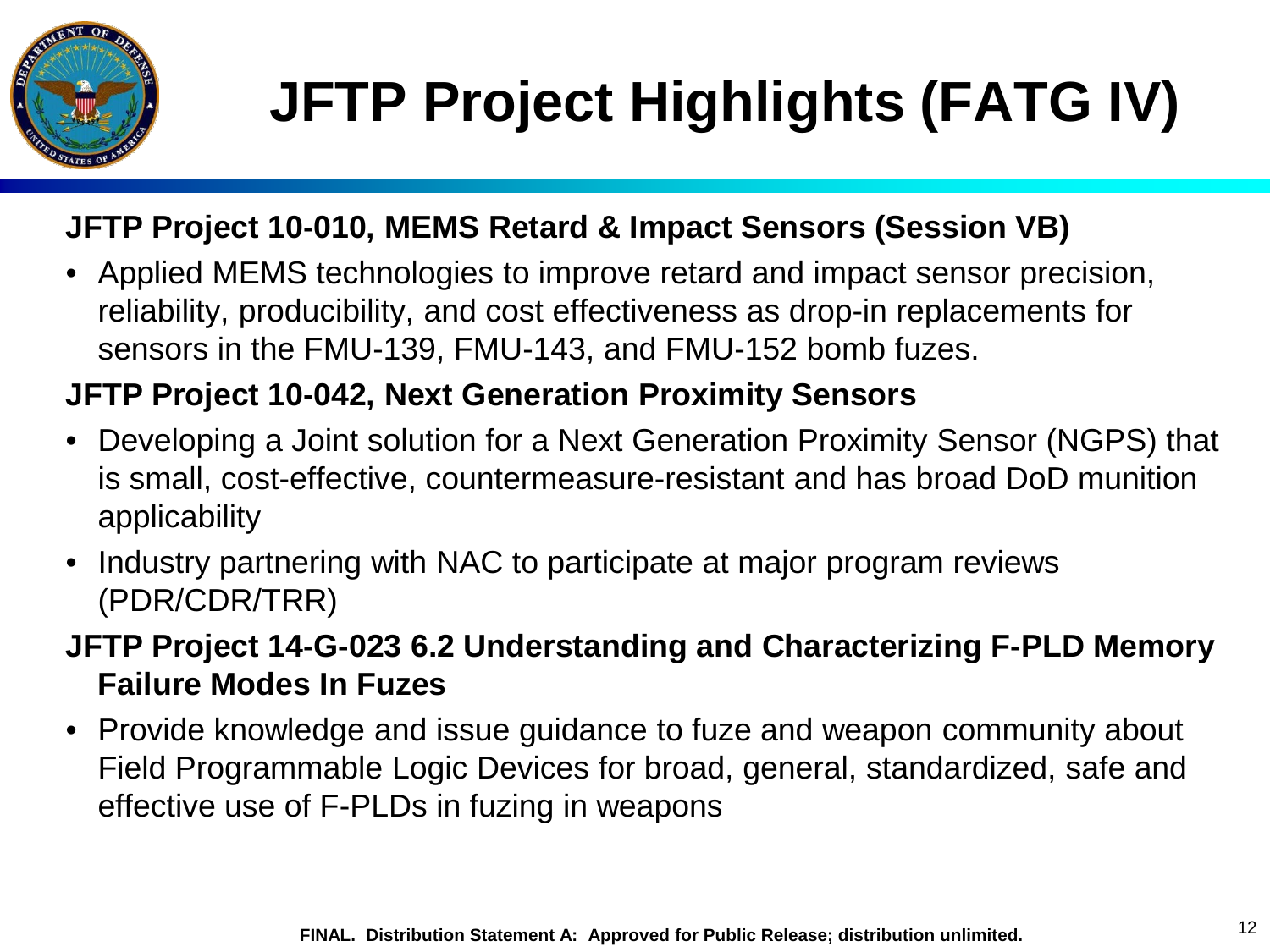

## **DoD Fuze IPT**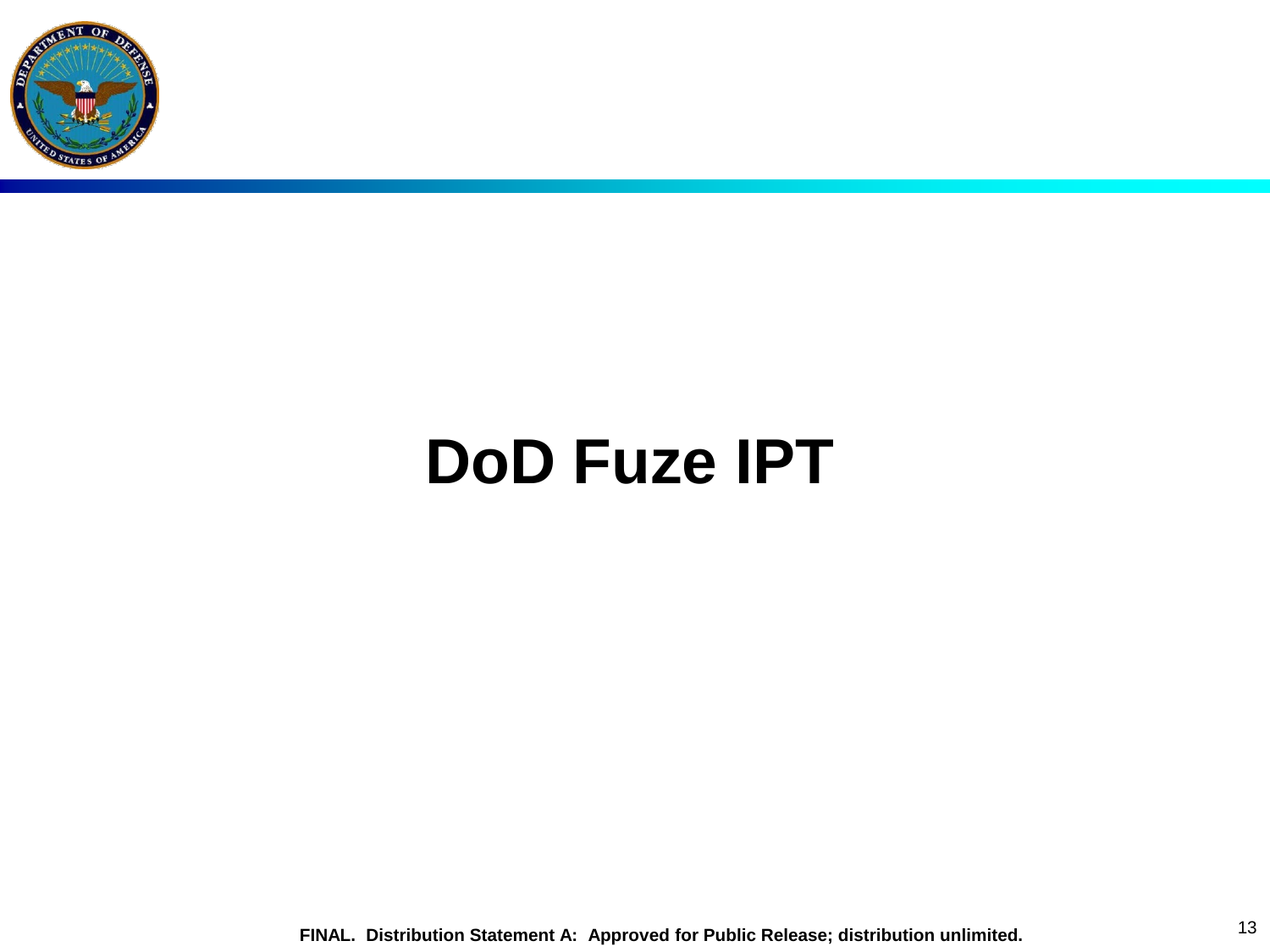

# **DoD Fuze IPT Overview**

- **DoD Fuze IPT Strategic Plan Implementation Phase well underway**
	- o Strategic Plan Action List completed and coordinated with industry via National Armaments Consortium (NAC)
	- o Multiple Initiatives Including:
		- o Fuze Acquisition Best Practices: Provide Industry insight into Gov't R&D initiatives (JFTP)
		- o Real-Time Engagement with Industry (DoD Fuze IPT meetings and regular telecoms)
		- o DoD Fuze Roadmap (Fall Fuze IPT Meeting)
	- o Status of progress on IPT Top Initiatives monitored by IPT Leadership and NAC Fuze Advisory Panel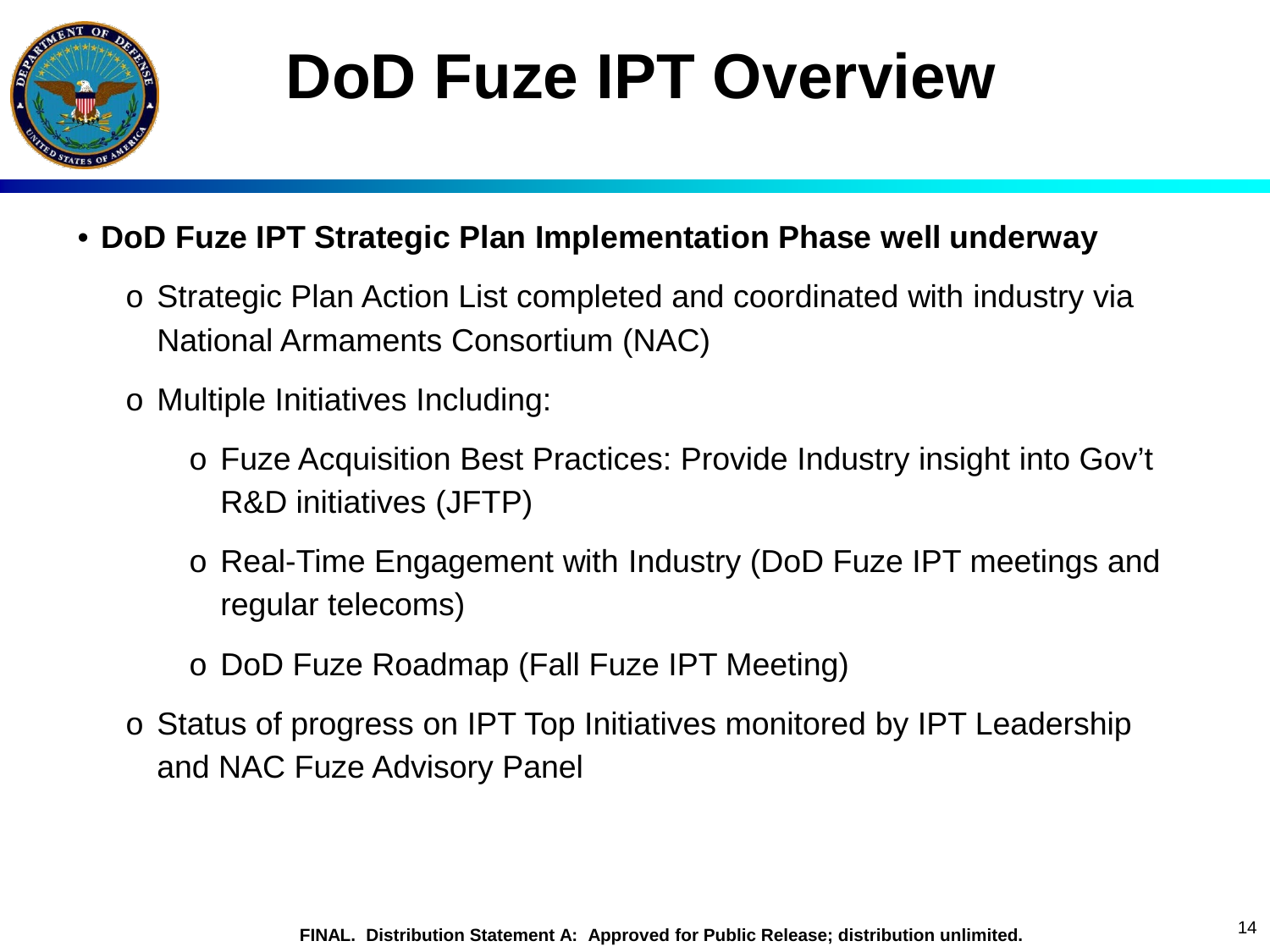

## **DoD Fuze IPT Membership**

#### **OSD**

- AT&L / Land Warfare & Munitions
- AT&L / Defense Threat Reduction Agency
- AT&L / Director of Defense Research & Engineering
- AT&L / DCMA
- Policy

#### **Military Services**

- Air Force
- Army
- Marines Corps
- Navy

#### **Department of Energy**

- Lawrence Livermore National Laboratory
- Los Alamos National Laboratory
- Sandia National Laboratories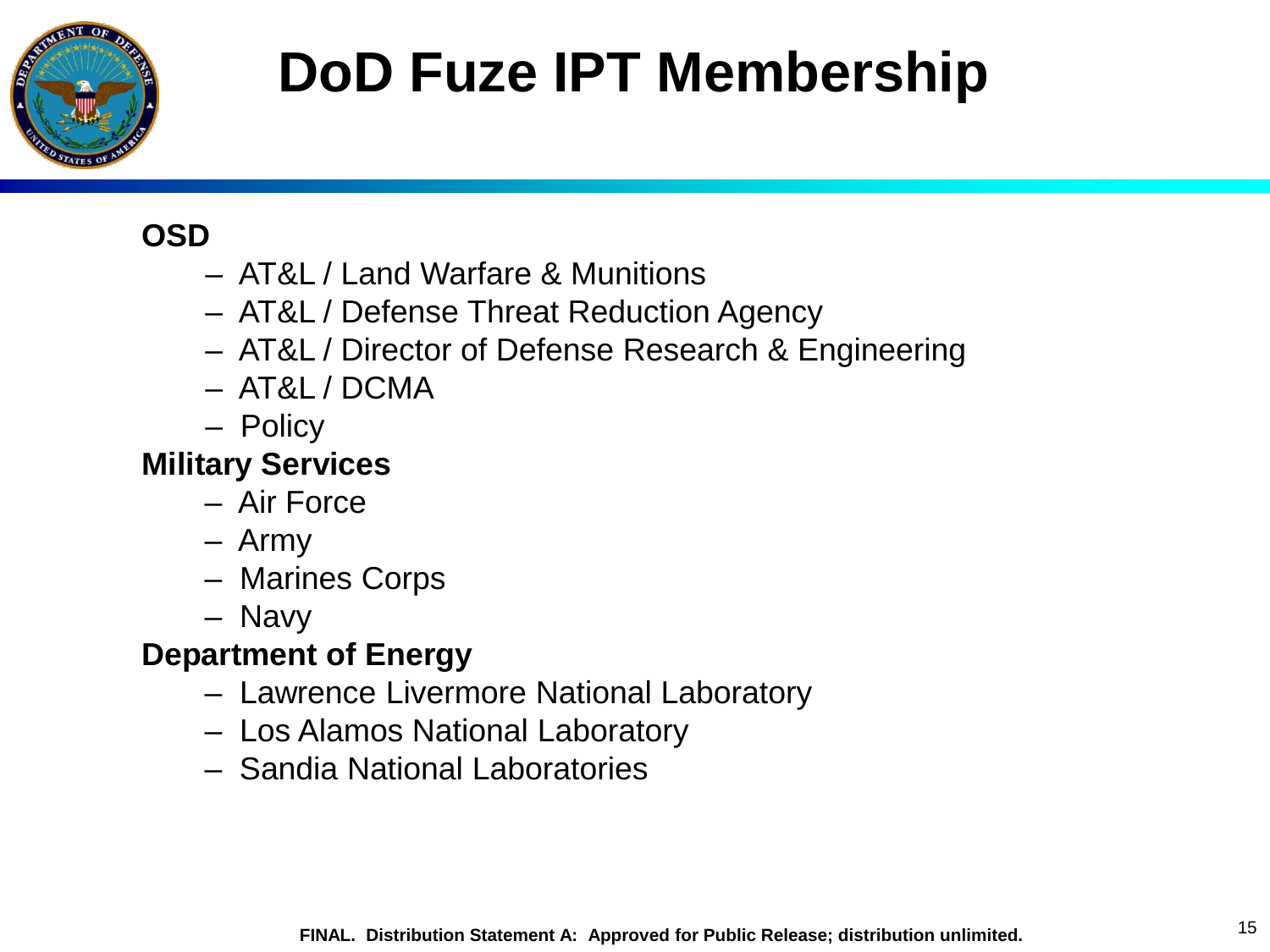

### **DoD Fuze IPT Strategic Plan Structure**

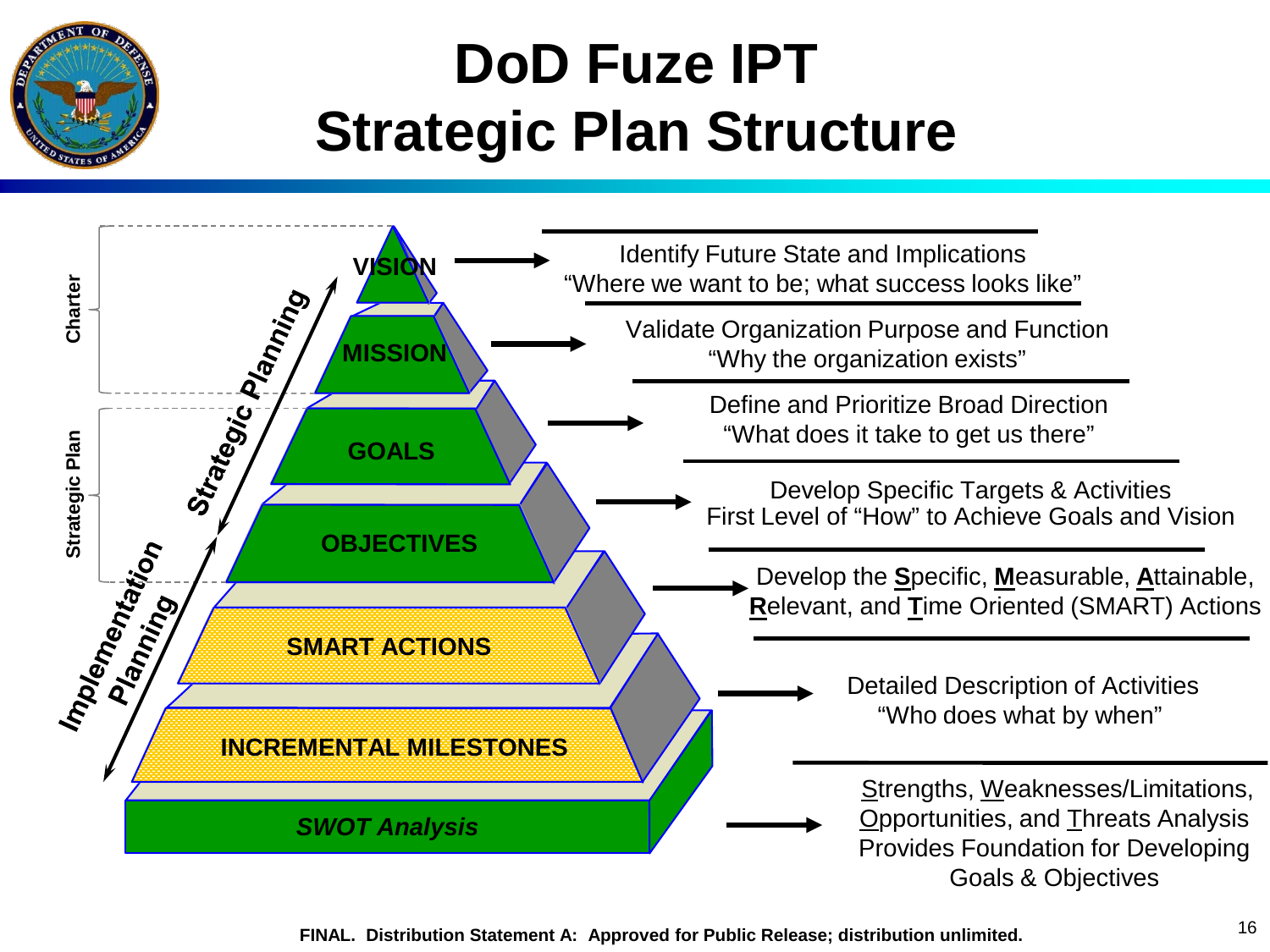

**DoD Fuze IPT Road Ahead**

- **Strategic Plan Implementation**
	- **IPT is making good progress on its current list of Top Initiatives**
	- **Continue to emphasize collaboration with industry**
	- **Next highest priority Strategic Plan SMART Actions to be addressed**

**Strategic Plan Action List is where the rubber meets the road…success requires integrated Gov't & Industry fuze acquisition and S&T effort**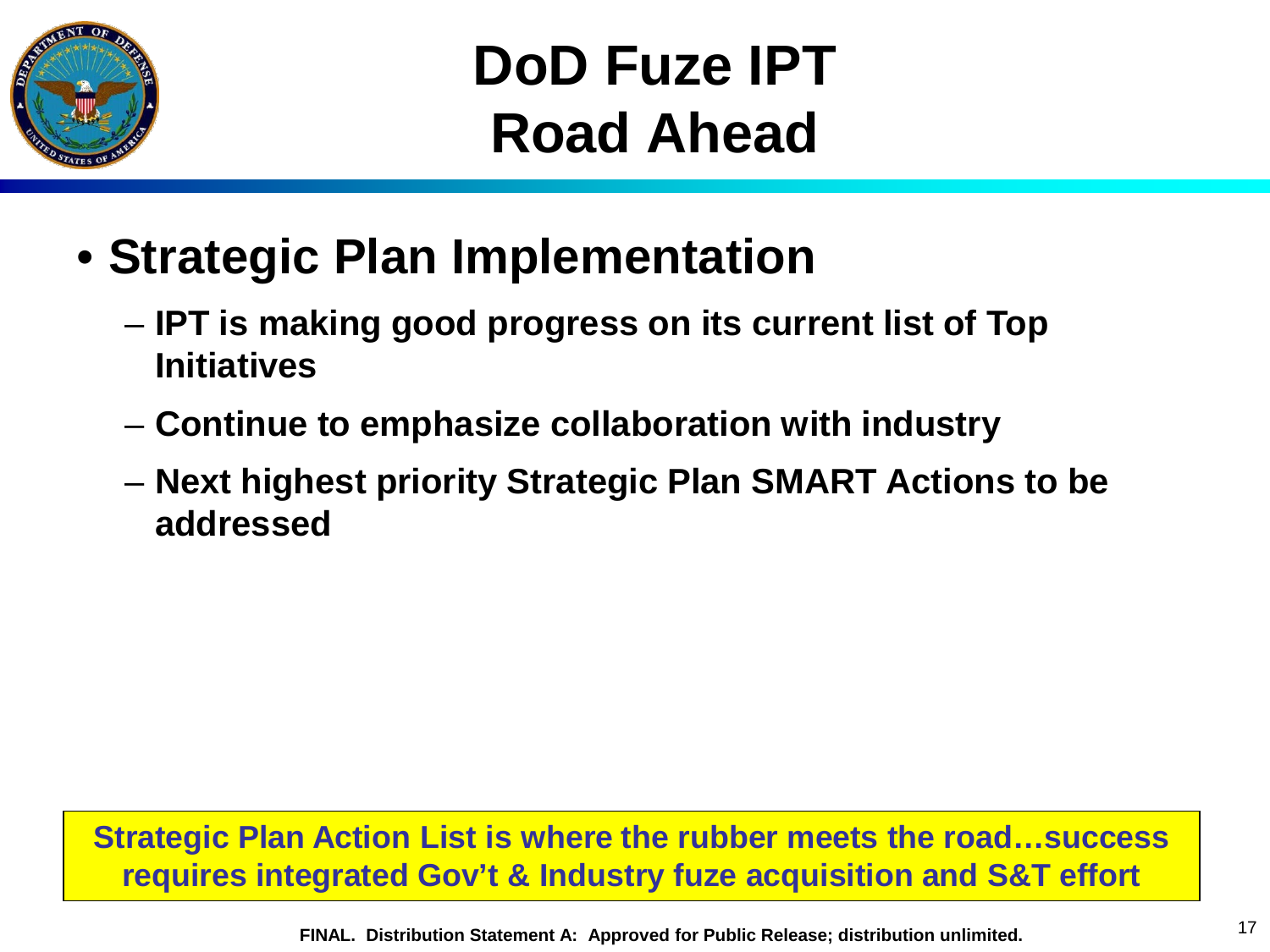

# **DoD JFTP and Fuze IPT Key Dates**

| <b>Event</b>                                                 | <b>Date</b>          |
|--------------------------------------------------------------|----------------------|
| <b>Preliminary FY16 proposal selection</b>                   | September 2015       |
| JFTP Fall Review and DoD Fuze IPT Meeting<br>(Gov't and NAC) | 17-19 November 2015  |
| <b>FY17 Call for White Papers</b>                            | February 2016        |
| <b>Spring Fuze IPT meeting</b>                               | Week of 4 April 2016 |
| <b>FY17 Call for Proposals</b>                               | May 2016             |
| JFTP Spring Review (FY17 Proposals Briefed)                  | <b>June 2016</b>     |